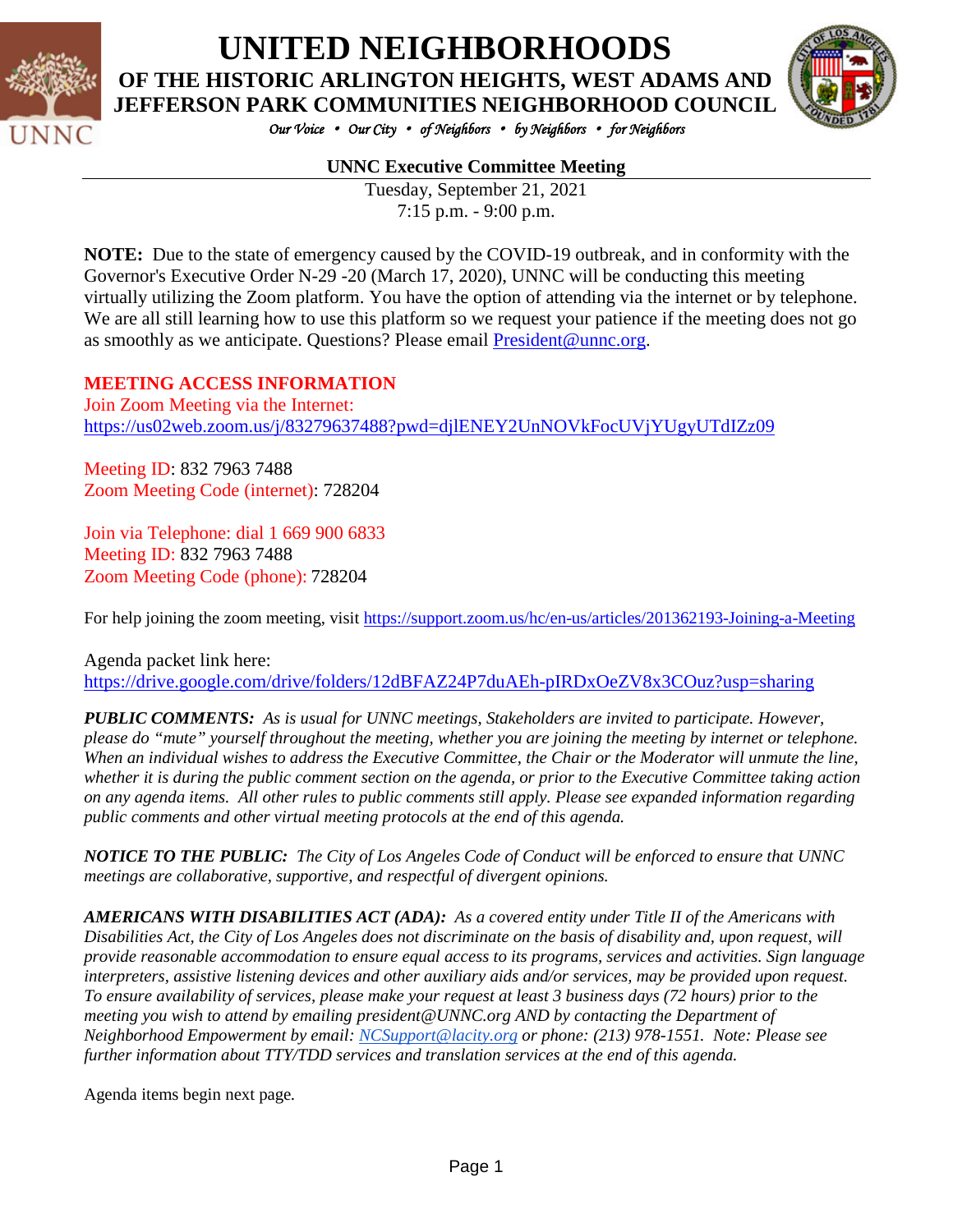

## **UNITED NEIGHBORHOODS**

**OF THE HISTORIC ARLINGTON HEIGHTS, WEST ADAMS AND** 



*Our Voice* • *Our City* • *of Neighbors* • *by Neighbors* • *for Neighbors* 

#### **AGENDA**

- 7:15 p.m. (1) Call to Order/Approval of Agenda Dolores Spears, UNNC Vice President
- 7:20-7:25 (2) Public Comment/Announcements 1 min. per speaker
- 7:25-8:15 (3) Executive Committee Business
	- A. **Board Member Attendance, including possible referral(s) to Governing Board for removal action(s).** – **DISCUSSION AND POSSIBLE ACTION** [10 minutes]
	- B. **Board Member Training – DISCUSSION AND ACTION**
	- C. **Presentation – Amazing Grace Conservatory. - DISCUSSION AND POSSIBLE ACTION**
	- D. **Funding Request – Dynasty United Youth Association (D.U.Y.A.): Request up to \$4,000.00, to provide virtual/in-person homework assistance and tutoring for Fall 2021 semester. – DISCUSSION AND POSSIBLE ACTION**
	- E. **Review UNNC Inventory Report – DISCUSSION AND POSSIBLE ACTION**
	- F. **Stakeholder Citizen Award – DISCUSSION AND ACTION**
	- G. **Update on Outreach Supplies and Distribution – DISCUSSION AND POSSIBLE ACTION**
	- H. **Board Member Business Cards – DISCUSSION AND POSSIBLE ACTION**
	- I. **Upcoming Governing Board Meeting Agenda Items – DISCUSSION AND ACTION**
	- J. **Approve updated UNNC Funding Request forms for Outreach, Events, Neighborhood/Community Improvement Projects, and UNNC Administrative Funding Request –DISCUSSION AND ACTION**
	- K. **Funding Request – UNNC Communications Committee requests funds for Facebook and Instagram Boosts on an as-needed basis for general outreach up to \$150.00. – DISCUSSION AND ACTION**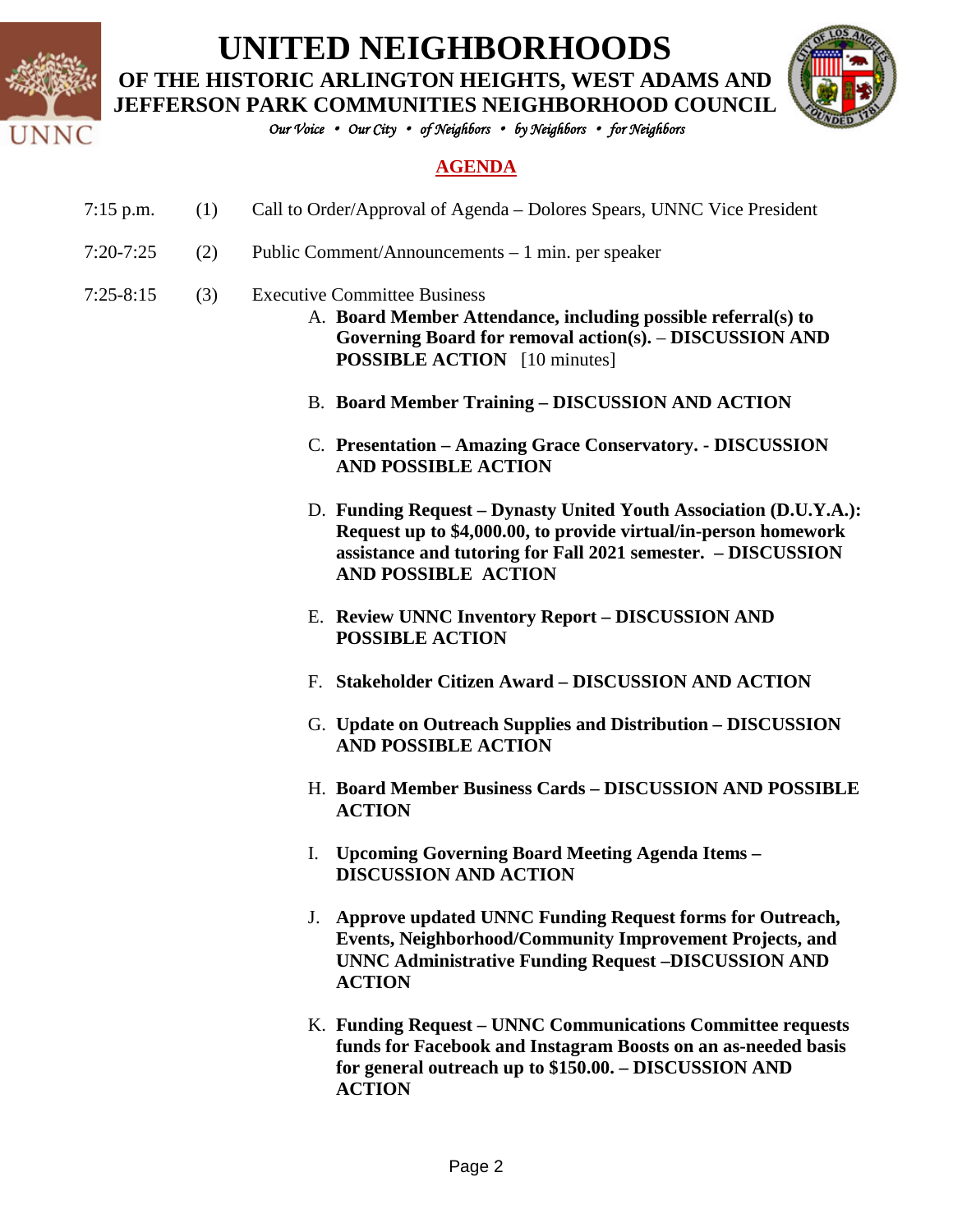|               |     | <b>UNITED NEIGHBORHOODS</b><br>OF THE HISTORIC ARLINGTON HEIGHTS, WEST ADAMS AND<br><b>JEFFERSON PARK COMMUNITIES NEIGHBORHOOD COUNCIL</b><br>Our Voice • Our City • of Neighbors • by Neighbors • for Neighbors                              |
|---------------|-----|-----------------------------------------------------------------------------------------------------------------------------------------------------------------------------------------------------------------------------------------------|
|               |     | L. Funding Request – UNNC Outreach Committee request up to<br>\$500.00 for photocopying for the remainder of the fiscal year, not<br>tied to a specific project. - DISCUSSION AND ACTION                                                      |
|               |     | M. Funding Request – UNNC office administration, purchase a<br>remote hard drive data storage for \$110.24. - DISCUSSION AND<br><b>ACTION</b>                                                                                                 |
|               |     | N. Possible letter(s) relative to Cal Greenworks, including a letter<br>regarding UNNC's support for tree planting, watering and<br>maintenance efforts in Jefferson Park and throughout UNNC's<br>footprint - DISCUSSION AND POSSIBLE ACTION |
| $8:15 - 8:25$ | (4) | <b>Committee Reports: Updates, if any:</b><br>A. Planning and Zoning - Approve Housing Element Letter<br>- DISCUSSION AND ACTION                                                                                                              |
| $8:25 - 8:35$ | (5) | <b>Secretary's Report:</b><br>A. Approval of August Executive Committee Minutes - DISCUSSION AND<br><b>ACTION</b><br>B. Update on preparation of prior minutes. - DISCUSSION AND ACTION                                                       |
| $8:35 - 8:50$ | (6) | <b>Treasurer's Report:</b> Financial Update, Project(s) Status, and Funding Focus<br>-- DISCUSSION AND POSSIBLE ACTION                                                                                                                        |
| $8:50 - 9:00$ | (7) | <b>Old Business</b>                                                                                                                                                                                                                           |
| $9:00$ p.m.   | (8) | <b>Adjourn</b>                                                                                                                                                                                                                                |

*Time allocations for agenda items are approximate and may be shortened or lengthened at the discretion of the Chairperson.*

**Future Meetings**: The next scheduled UNNC Executive Committee meeting is Tuesday, October 19, 2021, at 7 p.m., subject to cancellation if no agenda items. *(Standing Executive Committee meetings are held on the 3rd Tuesday of the month, currently via Zoom.)*

Comments from the public on agenda items will be heard only when the respective item is being considered. Comments from the public on other matters not appearing on the agenda that are within the Board's jurisdiction will be heard during the General Public Comment period. Please note that under the Brown Act, the Board is prevented from acting on a matter that you bring to its attention during the General Public Comment period; however, the issue raised by a member of the public may become the subject of a future Board meeting. Public comment is limited to 1 minute per speaker, unless waived by the presiding officer of the Board.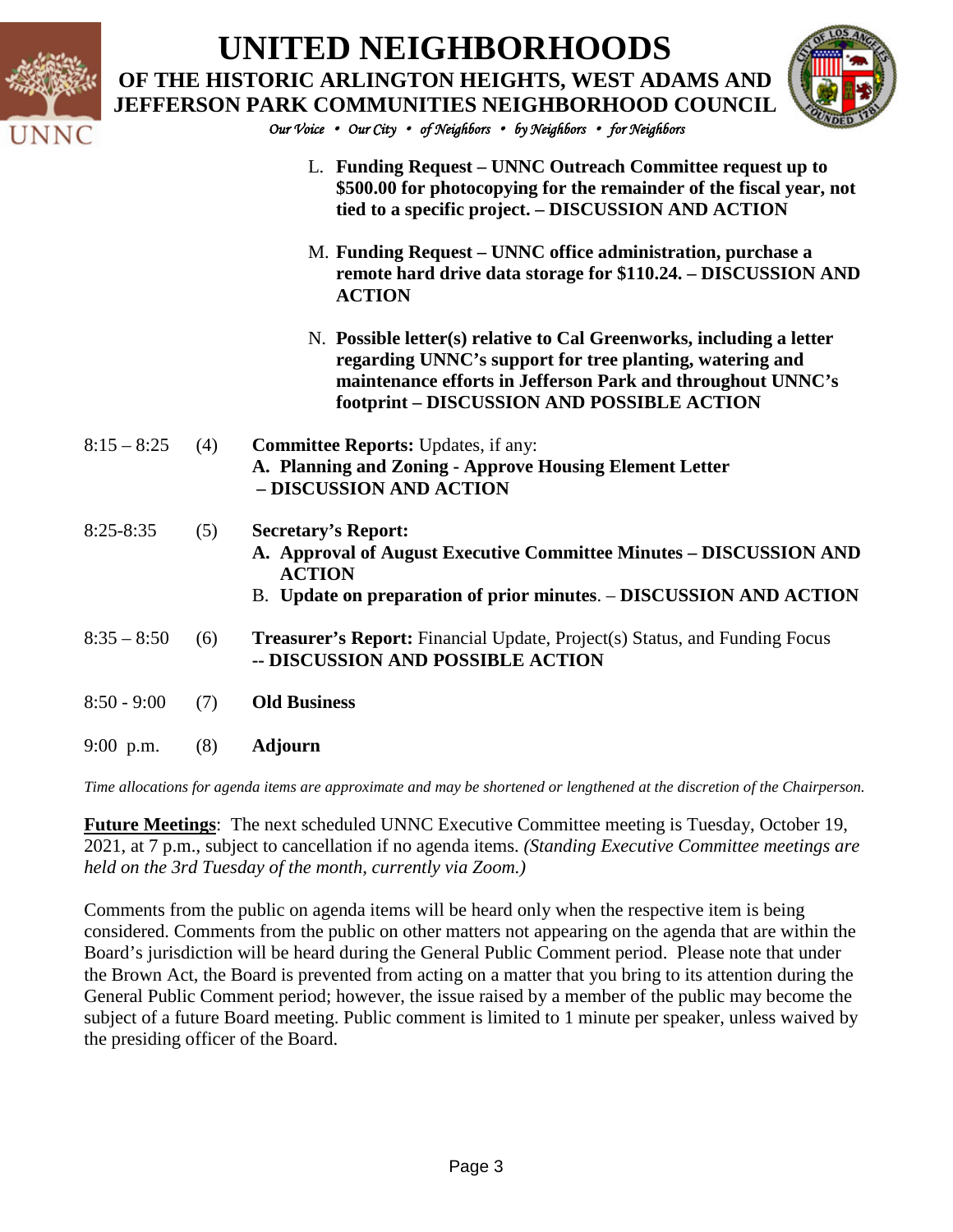

#### *Our Voice* • *Our City* • *of Neighbors* • *by Neighbors* • *for Neighbors*  **UNITED NEIGHBORHOODS OF THE HISTORIC ARLINGTON HEIGHTS, WEST ADAMS AND JEFFERSON PARK COMMUNITIES NEIGHBORHOOD COUNCIL**



The agendas for the UNNC meetings are normally posted for public review at some locations that are currently closed due to the COVID-19 crisis. However, this agenda is posted at the following location: South Seas House, 2301 West 24<sup>th</sup> Street, Los Angeles 90018. The agenda is also posted as usual at the UNNC's official website at [www.UNNC.org.](http://www.unnc.org/)where you can also sign up to be notified of future meetings and events. Stakeholders may also subscribe to the City of Los Angeles Early Notification System (ENS), through the City's website at www.lacity.org, to receive notices for UNNC meetings. For more information, you may also contact the President of UNNC, email [president@UNNC.org](mailto:president@UNNC.org) or leave a phone message at 323-731-8686.

#### **Telecommunication Relay Services**

Telephone communication is one of the most important forms of communication in society today. Due to advancements in technology, telephone devices have evolved with new services and capabilities. Individuals who are deaf and hard of hearing, and individuals with a speech disability are following these trends and are rapidly migrating to more advanced telecommunications methods, both for peer-topeer and third-party telecommunications relay service (TRS) communications.

Telecommunications Relay Service is a telephone service that allows persons with hearing or speech disabilities to place and receive telephone calls. TRS is available in all 50 states, the District of Columbia, Puerto Rico and the U.S. territories for local and/or long distance calls. TRS providers generally telephone companies - are compensated for the costs of providing TRS from either a state or a federal fund. There is no cost to the TRS user. What forms of TRS are available? There are several forms of TRS, depending on the particular needs of the user and the equipment available: TRS includes: Text to Voice TIY-Based TRS; Speech-to-Speech Relay Service; Shared Non-English Language Relay Service; Captioned Telephone Relay Service; Internet Protocol Relay Service; and Video Relay Service.

Please visit this site for detail descriptions: <https://www.fcc.gov/consumers/guides/telecommunications-relay-service-trs>

Don't hang up! Some people hang up on TRS calls because they think the CA is a telemarketer. If you hear, "Hello. This is the relay service ... " when you pick up the phone, please don't hang up! You are about to talk, through a TRS provider, to a person who is deaf, hard-of-hearing, or has a speech disability.

Telecommunications Relay Service is a telephone service that allows persons with hearing or speech disabilities to place and receive telephone calls. If you have limitations hearing or speaking a speciallytrained Communications Assistant (CA) can relay telephone conversations for all of your calls. In California, dial 711to reach the California Relay Service (CRS). If you prefer having your calls immediately answered in your mode of communication, dial one of the toll-free modality- and languagespecific numbers below. The call will be routed to the CRS provider.

TTY/VCO/HCO to Voice 1-800-735-29291/English 800-855-3000/Spanish